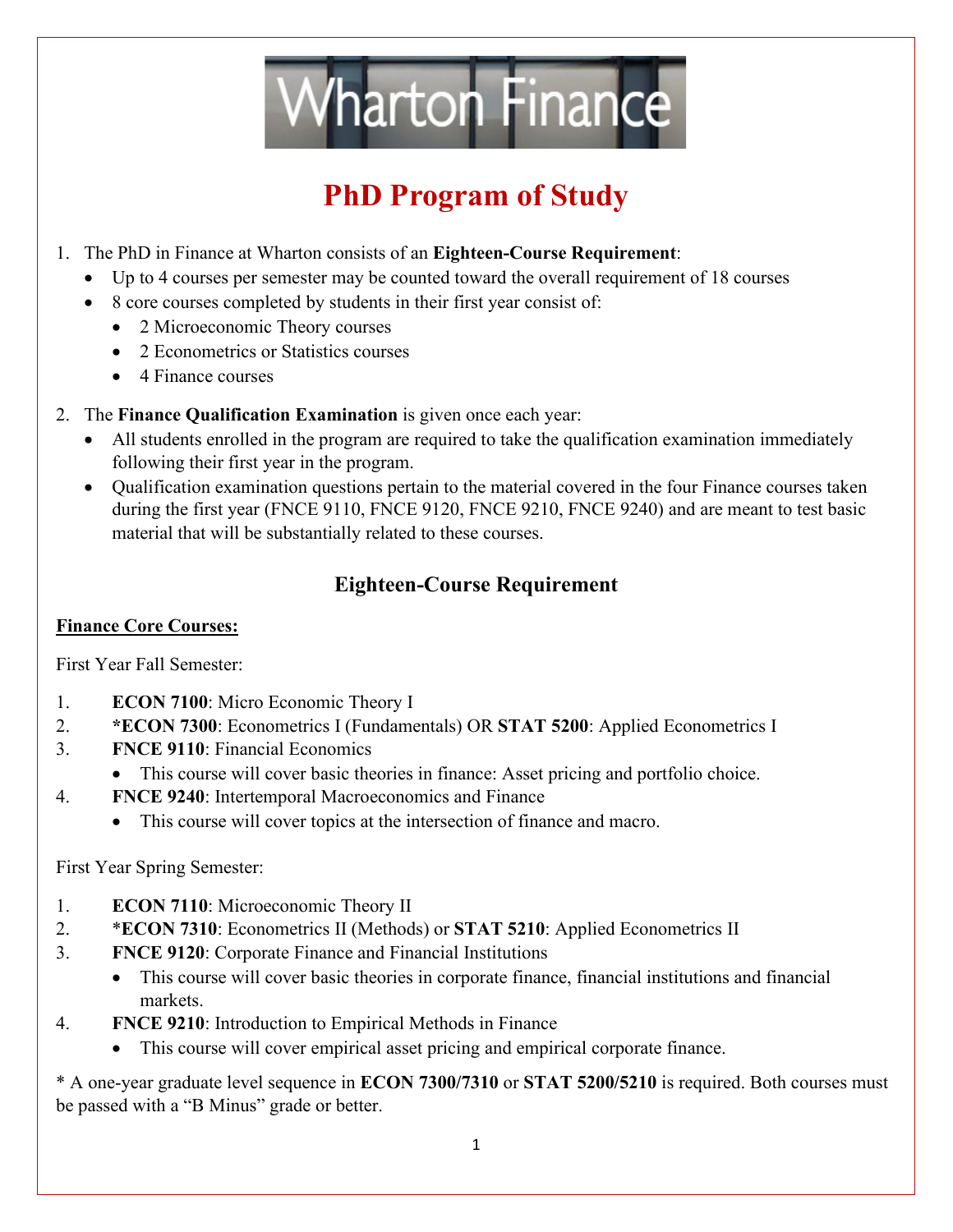#### **Finance Electives**

Each student is expected to develop proficiency in specialized areas in preparation for dissertation and research work. To this end, 4 or more finance electives are required from among the following courses over the second and third year:

- 1. **FNCE 9220**: Continuous-Time Financial Economics
- 2. **FNCE 9230**: Financial Economics under Imperfect Information
- 3. **FNCE 9250**: Topics in Asset Pricing
- 4. **FNCE 9260**: Empirical Methods in Corporate Finance
- 5. **FNCE 9320**: Topics in Corporate Finance
- 6. **FNCE 9340**: Empirical Methods in Asset Pricing
- 7. **FNCE 9370**: Topics in Macro Finance

With 8 core course and 4 elective courses in finance, students will need 6 additional course credits to satisfy the course requirement for their PhD in Finance. Students can satisfy these additional course credits in the following ways:

- 1. Transfer Credits
- 2. Electives from Other Departments: Economics, Statistics, Accounting, Mathematics, etc.
- 3. Seminar Courses (FNCE 9500): Students should limit seminar courses to a maximum of 3. These credits require students to attend the weekly seminar and write referee reports. A permit is required, and the PhD Program Coordinator must approve before a permit is issued.

#### **Transfer of Credit:**

Students may receive up to 6 course credits of the required 18 for graduate work at other universities. A student who seeks to apply credit for previous course work should submit a written request to the PhD Program Coordinator during their first year in the program. The PhD Program Coordinator will decide whether to grant credit based on the standards of the previous work and its relevance to the student's program.

#### **Grades:**

In order to graduate, a student must maintain at least a Grade Point Average of a "B" or better. A student that receives an "F" can be asked to leave the program.

You will not be able to graduate if a GR/NR/I appear as a grade for any one of the 18 required courses.

#### **Qualification Examination**

The finance qualification examination is given once each year, usually in June, after the student's first year in the program. All students enrolled in the Wharton PhD Program in Finance must take the qualification examination.

If a student fails the examination, the student may retake the examination the following year. If a student fails the examination twice, the student will not normally be allowed to continue in the program as a PhD student. The student may, however, continue to complete the requirements for the master's degree in Finance at the discretion of the examination committee.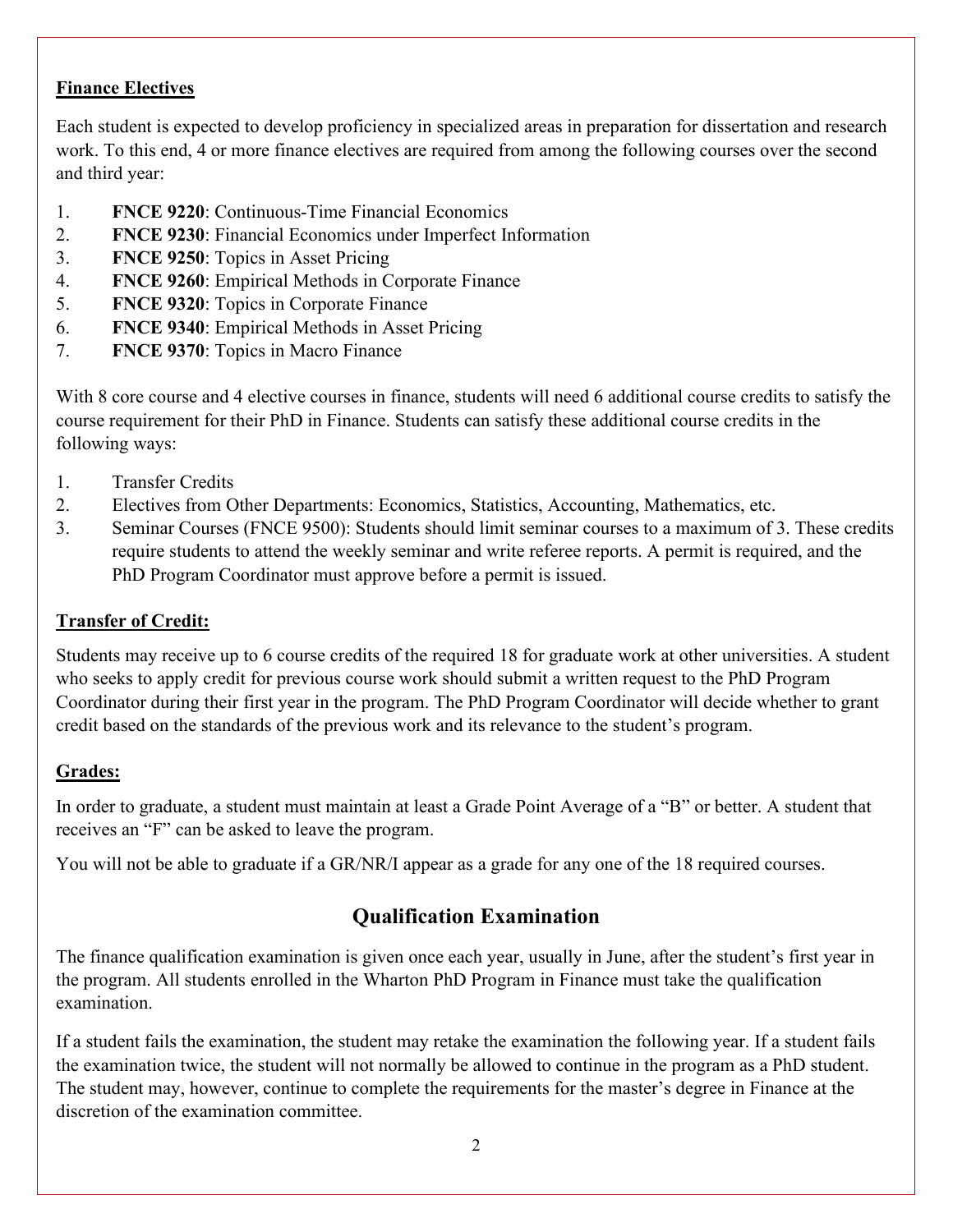#### **Master's Degree in Finance**

Finance PhD Students may apply for the master's degree in Finance if the following requirements are met:

- 1. Qualification Examination passed at the master's level or above.
- 2. Successful completion of a substantial paper can substitute for a master's thesis. Passing the secondyear paper (approved by two Finance faculty advisors) fulfills this requirement.
- 3. Eight core course requirements must be met with at least a "B" grade point average with no non-grades of I, I\*, GR, or NR.

## **Two Phases of the Program**

The program is divided into two distinct phases: **Pre-Candidacy** and **Candidacy**. Upon satisfying all precandidacy requirements, and with the PhD Program Coordinator's review and approval, the student's status will be changed from Pre-Candidacy to Candidacy.

## **First Phase: Pre-Candidacy**

During the pre-candidacy phase, the student completes the previously outlined required coursework, qualification examination, and the additional requirements listed below:

- 1. **English Fluency** test must be passed by first year students whose native language is not English.
- 2. **ECON 897** or **Wharton Math Camp** must be passed.
- 3. **Teaching Assistant Training** must be passed.
- 4. **Mandatory Communication Workshop** must be passed.
- 5. **Third-Year Reorientation** must be passed.
- 6. **Research Fellowships** must be completed.
- 7. **Teaching Fellowships** must be completed.
- 8. **First-Year Paper** must be passed.
- 9. **Second-Year Paper Proposal and Presentation** must be passed.
- 10. **Third-Year Paper Proposal and Presentation** must be passed.
- 11. Students applying for candidacy must be in good standing in the PhD Program.

#### **English Fluency**

International students whose native language is not English are not permitted to do any TA work or hold office hours with undergraduates until they have successfully passed the fluency testing.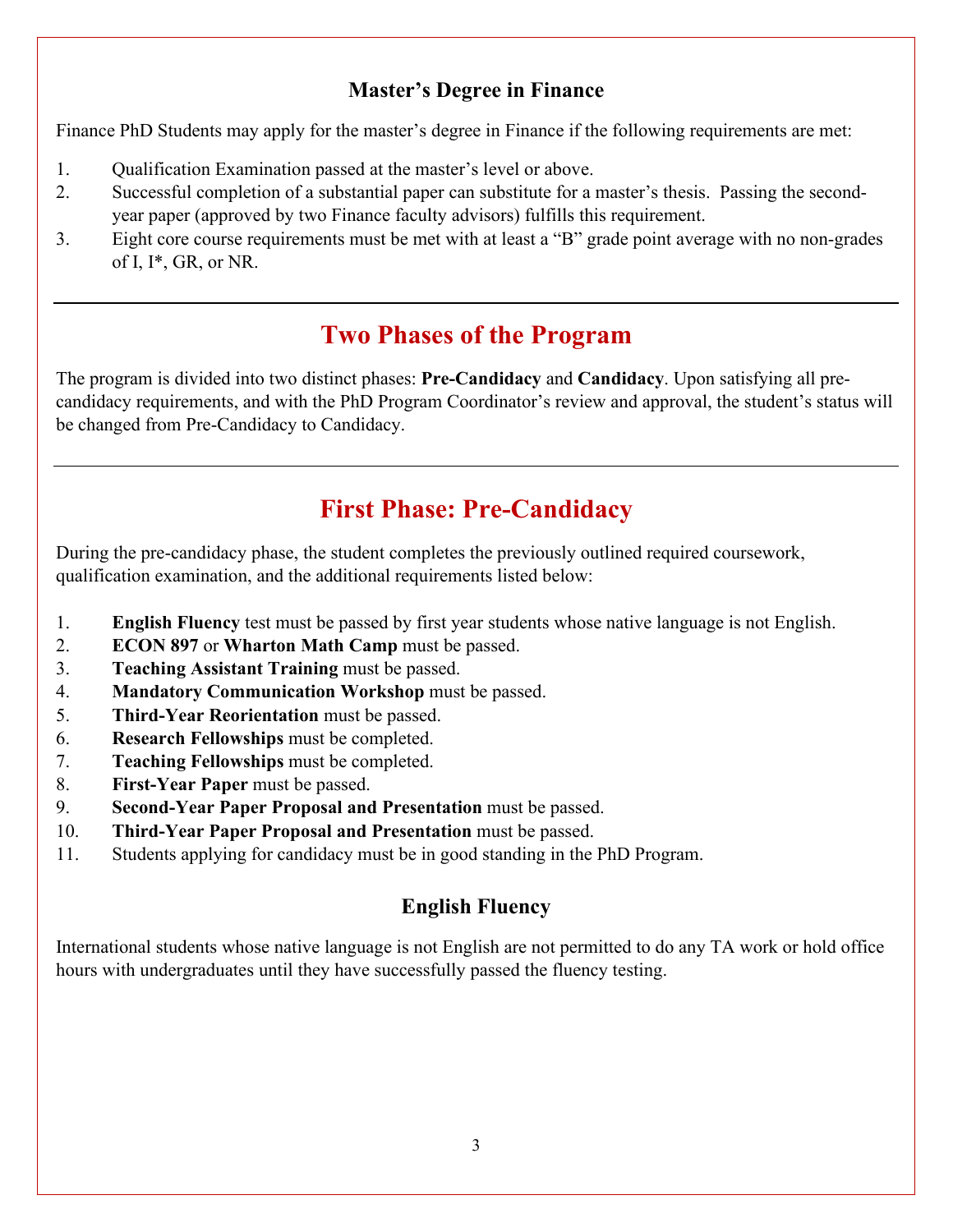#### **ECON 897**

This course is offered during Penn Economics' Math Institute from July - August. It is held five days per week.

New students are strongly encouraged to register for ECON 897 before their first semester. A proficiency in calculus and linear algebra is required. There are two ways of demonstrating proficiency: a waiver exam that is usually given in August prior to the fall semester OR by taking ECON 897 and passing the final examination.

Any student opting out of ECON 897 must discuss this decision with the PhD Program Coordinator when they accept admission to the program.

#### **Wharton Math Camp**

Wharton Math Camp is an alternative for those who cannot attend ECON 897. Students will need to discuss this alternative with the PhD Program Coordinator before registering.

Wharton's Summer Math Camp covers the basic principles of mathematical analysis, optimization theory and probability theory. The course is meant to introduce the necessary mathematical tools that are needed for a successful completion of the core courses in economics, operations and statistics.

### **Teaching Assistant Training**

All students in the Wharton Finance PhD Program are required to participate in Teaching Assistant Training. This training must be taken prior to a PhD student becoming a Teaching Fellow or a Teaching Assistant. You will be required to complete the three-day TA training held at the end of August.

The Center for Teaching and Learning will send the department results after training is completed in August, typically after the student's first year.

### **Mandatory Communication Workshop**

One of our program goals is to make your entry into the job market a smooth and successful experience, as well as strengthen communication skills in order to help with paper and conference presentations and job talks.

The Wharton Communication Program has developed a helpful introductory communication workshop for our students. In this workshop, they'll introduce you to the basics of communicating your ideas effectively. They'll also work on developing your individual speaking style.

### **Third Year Reorientation**

This orientation serves as a way to help you progress through your research. We understand that the transition from coursework to full-time research can be an adjustment. We have created a quick one-hour workshop with faculty advice on the following topics to help you during this stage of your program:

- How to proceed in this phase (no longer taking courses, preparing to propose)
- Advice on how to find a topic
- How to be efficient and motivated during this phase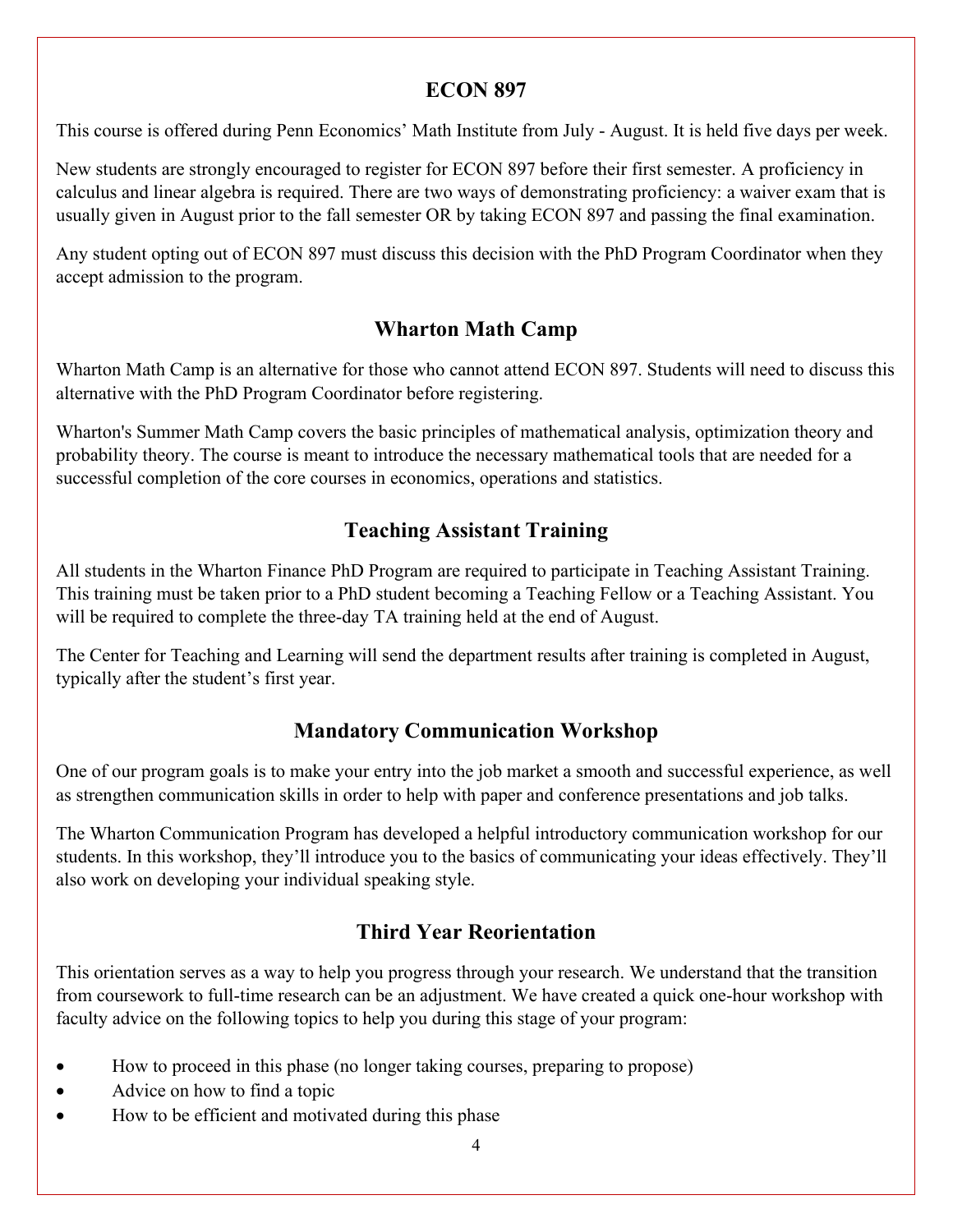- Theoretical and empirical methods of research
- Student perspective on third-year transition
- Reminders of programs and resources available to students that are relevant to you at this stage.

#### **Research Fellowships**

Students are required to complete 2 research fellowships. The first may be performed in the summer after the student's first year in the program and may result in their first-year paper. The second may be performed in a semester in the second year. However, the PhD Program Coordinator can allow the student to complete this requirement during Candidacy if extenuating circumstances. The student will need to provide a written request.

Research fellowship involves semester-long work as a research assistant for approximately 10 hours per week.

Research assistant positions that are paid do not count toward the student's research fellowship requirement.

All research fellowships and assistant positions must be approved by the PhD Program Coordinator.

#### **Teaching Fellowships**

Students are required to complete 4 teaching fellowships (4 CUs). They are generally completed in the student's third and fourth year in the program. A teaching fellowship involves approximately 10 to 15 hours per week.

Teaching assistant positions that are paid do not count toward the student's teaching fellowship requirement.

All teaching fellowships and assistant positions must be approved by the PhD Program Coordinator.

#### **First-Year Paper**

All first-year students are required to write and turn in a  $1<sup>st</sup>$  year paper by September 30<sup>th</sup> of their second year. This may result from a research fellowship or a course taken in the first year.

#### **Second-Year Paper Proposal and Presentation**

Students are expected to submit a  $2<sup>nd</sup>$  year paper proposal by May  $15<sup>th</sup>$  of their second year in the program.

Presentation of the 2<sup>nd</sup> year paper must be completed by September 30<sup>th</sup> of their third year in the program.

To better assist our students with the writing of their  $2<sup>nd</sup>$  year paper and future papers,  $2<sup>nd</sup>$  year papers are required to be reviewed by a writing coach that has been retained by the Wharton Doctoral Program Office.

Once the presentation has been given, the student has between September and December 15<sup>th</sup> of their third year to request the writing coach review, give feedback and approve the paper. The 2<sup>nd</sup> year paper presentation cannot be passed without the writing coach's review and approval.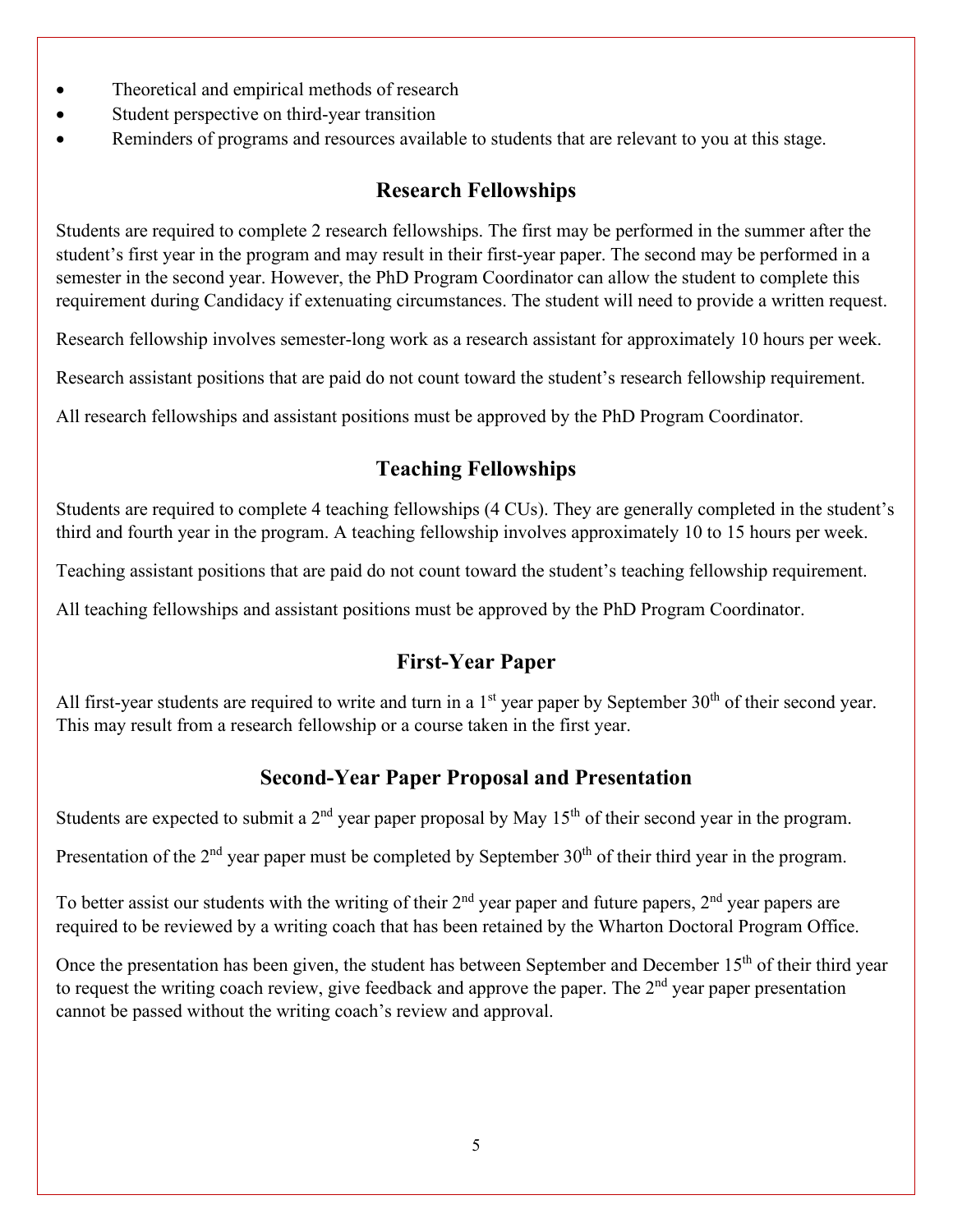#### **Third-Year Paper Proposal and Presentation**

Students are expected to submit a  $3<sup>rd</sup>$  year paper proposal by May 15<sup>th</sup> of their third year in the program.

Presentation of the 3<sup>rd</sup> year paper must be completed by September 30<sup>th</sup> of their fourth year in the program.

## **Second Phase: Candidacy**

The candidacy phase comprises the preparation and defense of the dissertation proposal, doctoral dissertation, and final defense of the dissertation. With the addition of the  $3<sup>rd</sup>$  paper, the proposal can be submitted in the precandidacy phase of the program even though the paper is scheduled to be presented during the beginning of the candidacy phase of the program.

Upon advancement to candidacy, each student should have a Dissertation Committee consisting of three faculty members minimum (including at least two members of the Wharton graduate group), which may include the Supervisor/Advisor.

Dissertations based on joint work with other researchers are allowed, provided that a unique and separate dissertation is presented by each degree candidate. The candidate must include a concise account of their contribution to the whole work. Authorship of a dissertation by more than one candidate is not allowed.

### **Dissertation Proposal Defense and Fifth-Year Funding**

To be eligible for consideration for a 5<sup>th</sup> year merit-based grant, a student must successfully present a dissertation proposal by May 15<sup>th</sup> of the student's four year in the program. The PhD Program Coordinator and Department Chair will determine the allocation of funds among eligible students.

Any compensation for teaching assistance is unrelated to this merit-based grant. Students who receive a meritbased grant may receive compensation for teaching assistance.

**NOTE:** Students that do not successfully propose by September 30<sup>th</sup> of their fifth year will not be allowed to provide teaching assistance unless written approval is received from the PhD Program Coordinator.

### **Paper, Proposals, and Dissertation Evaluations**

The Finance Department sets a high standard for required papers, proposals, and dissertations. This is our main tool for assessing progress of our students' research potential and, thus, we demand a high threshold for passing.

Papers, presentations, proposals, and dissertations are evaluated as follows:

- 1. **Pass**  the paper successfully demonstrates the student's ability to conduct and report on original and independent research.
- 2. **Conditional Pass** the paper shows potential and the student has made significant progress. However, there is room for minor revisions. Students will be given the required date for revision submission.